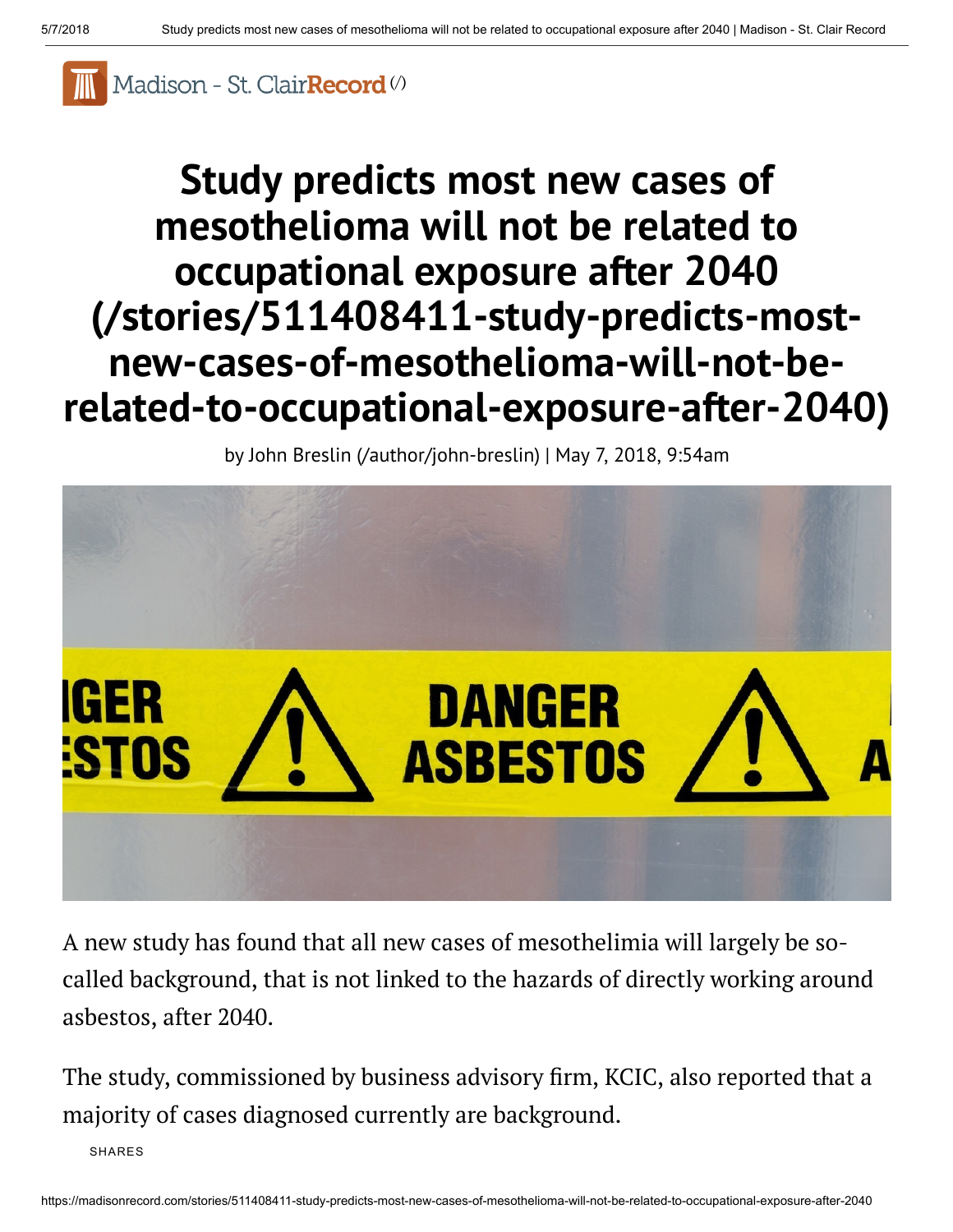It found that from 2012 to 2016 an estimated 55 percent of all mesothelioma medical cases diagnosed in the U.S. were background cases.

According to the study's author, Maine-based risk assessment analyst Bertram Price, a mathematician, an estimated 37 percent of male mesothelioma diagnoses were background cases.

Further, approximately 99 percent of all female mesothelioma cases. Price believes all cases will be background by 2040.

The findings raises questions over the defensive strategies of defendants named in asbestos-related litigation, which has been ongoing now for two decades.

Madison County has the highest number of asbestos-related cases ongoing in the country. KCIC notes that when Missouri signed into legislation the Daubert standard for expert testimony and opinion in March 2017, asbestosrelated filings decreased in St. Louis by 40.3 percent and increased across the river in St. Clair, Illinois by 200 percent.

Peter Kelso, a principal with the Virginia-based business strategy firm, Roux, which tracks litigation trends, said he expects defendants to change their legal strategy.

"(The) claimant population is changing with time elapsed from direct exposure" in the workplace, Kelso told the Record.

Kelso was part of a team at the economic consulting firm, Bates White, that studied mesothelioma trends as part of the Garlock Sealing Technologies bankruptcy case.

The team was "trying to identify how many claims that trusts would have to pay," Kelso said. Its findings do closely align with the KCIC study, he said.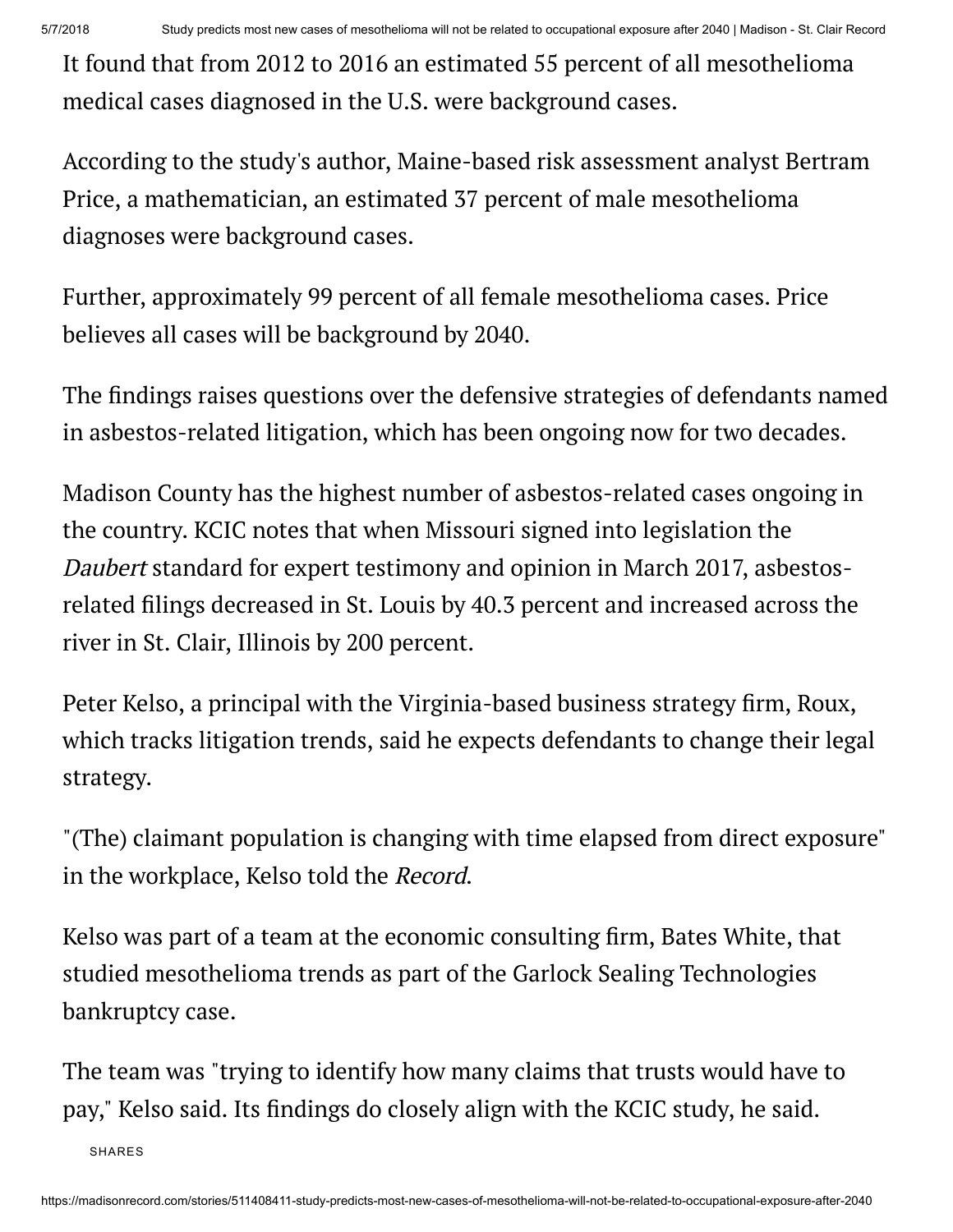Much of the debate over the numbers of mesothelioma cases diagnosed going forward: the subsets of the population expected to suffer from this particular type of cancer, and how many were directly exposed through their work is founded on "Occupational Exposure to Asbestos: Population at Risk and Projected Mortality 1980-2030," a landmark 1982 study.

It predicted cases peaking in 2002 before dropping off. This does not appear to be happening, largely, it seems, because it did not take into account increased life expectancy or the potential for extensive background exposure.

The chances of getting cancer of any type is increasing because more people are living longer, said Kelso, the business strategist. He expects the "general causation" defense to be invoked more often.

Paul Napoli, a lawyer with Napoli Shkolnik, a firm that has been involved in much asbestos-related litigation, believes the more important point to make is not so much the strategy defense attorneys might take, but where cases are filed going forward.

"Because of recent decisions with regard to jurisdiction, cases are now being filed in multiple ones, across the country," Napoli told the *Record*.

And that, he added, is not going to help the defendants that want to manage their dockets.

Napoli cited the Bristol Myers Squibb Supreme Court decision as an example of the old adage "be careful what you wish for."

The BMS decision ruled that California courts lacked jurisdiction over a defendant in cases filed by plaintiffs who are not residents of the state and did not suffer the injury in California.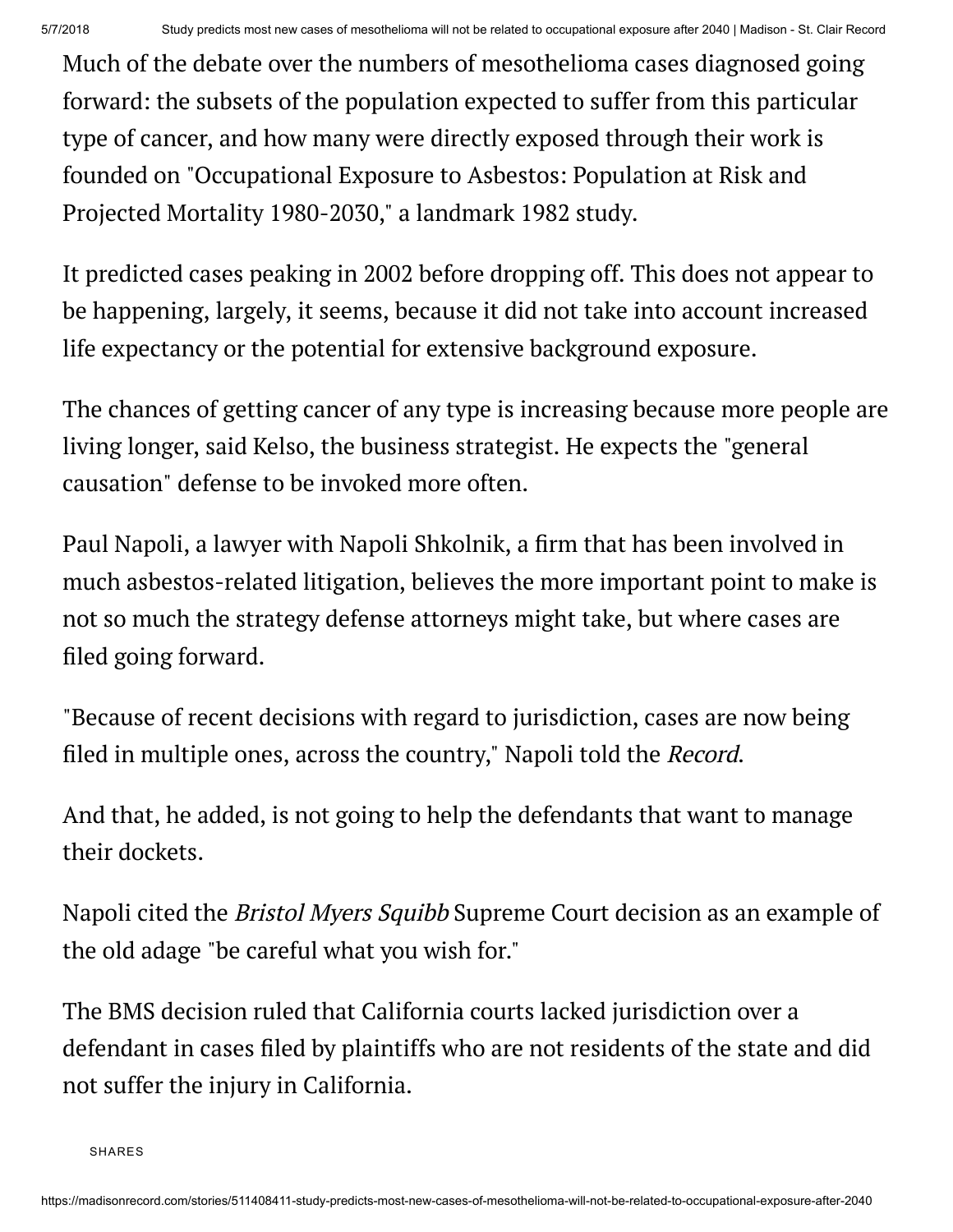"That case threw out what defendants have strived so long to get, that is...consolidation," said Napoli.

Overall, there has been a slow down of cases of filed.

"I think as years go on it is more difficult to make that connection with exposure to occupational exposure," said Napoli, "But the product is still everywhere."

Asbestos defense expert Mark Behrens of Washington-based Shook, Hardy and Bacon believes defendants are becoming more aggressive in looking for nonasbestos causation.

"But they may be selective when trying to do this," he said.

"Those cases that are strongest would be where alleged exposure is very remote, maybe non existent, not a career installer, or working on ships where there was substantial exposure."

Elizabeth Hanke, of KCIC, which commissioned the study, said evidence that mesothelioma is not solely caused by asbestos exposure is very important for all defendants in this type of litigation.

"It is especially important for defendants whose products contained very lowlevels of asbestos and defendants who have not had an asbestos-containing product on the market for over 40 years," Hanke said.

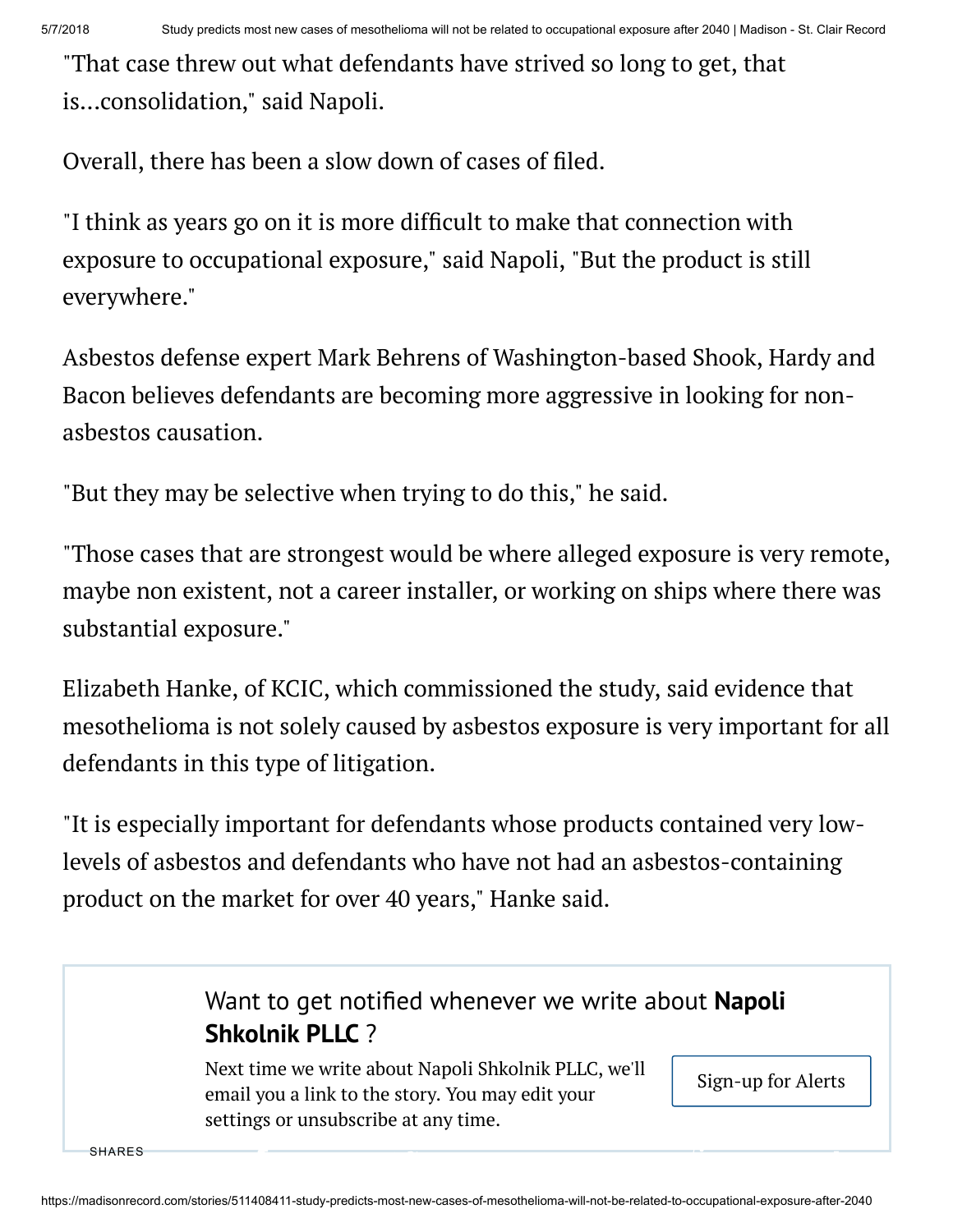### Organizations in this Story

Napoli Shkolnik PLLC [\(/organizations/645055191-napoli-shkolnik-pllc/stories\)](https://madisonrecord.com/organizations/645055191-napoli-shkolnik-pllc/stories)

### More News



[\(/stories/511408411-study-predicts-most-new-cases-of-mesothelioma-will-not-be-related-to](https://madisonrecord.com/stories/511408411-study-predicts-most-new-cases-of-mesothelioma-will-not-be-related-to-occupational-exposure-after-2040)occupational-exposure-after-2040)

May 7, 2018

Study predicts most new cases of mesothelioma will not be related to occupational exposure after 2040 [\(/stories/511408411-study-predicts-most-new-cases-of-mesothelioma-will-not-be-related-to](https://madisonrecord.com/stories/511408411-study-predicts-most-new-cases-of-mesothelioma-will-not-be-related-to-occupational-exposure-after-2040)occupational-exposure-after-2040)



[\(/stories/511408718-13-pages-of-text-messages-between-prosecutor-and-lawyer-for-duebbert](https://madisonrecord.com/stories/511408718-13-pages-of-text-messages-between-prosecutor-and-lawyer-for-duebbert-accuser-show-up)accuser-show-up)

May 7, 2018

13 pages of text messages between prosecutor and lawyer for Duebbert accuser show up [\(/stories/511408718-13-pages-of-text-messages-between-prosecutor-and-lawyer-for-duebbert](https://madisonrecord.com/stories/511408718-13-pages-of-text-messages-between-prosecutor-and-lawyer-for-duebbert-accuser-show-up)accuser-show-up)

May 7, 2018 SHARES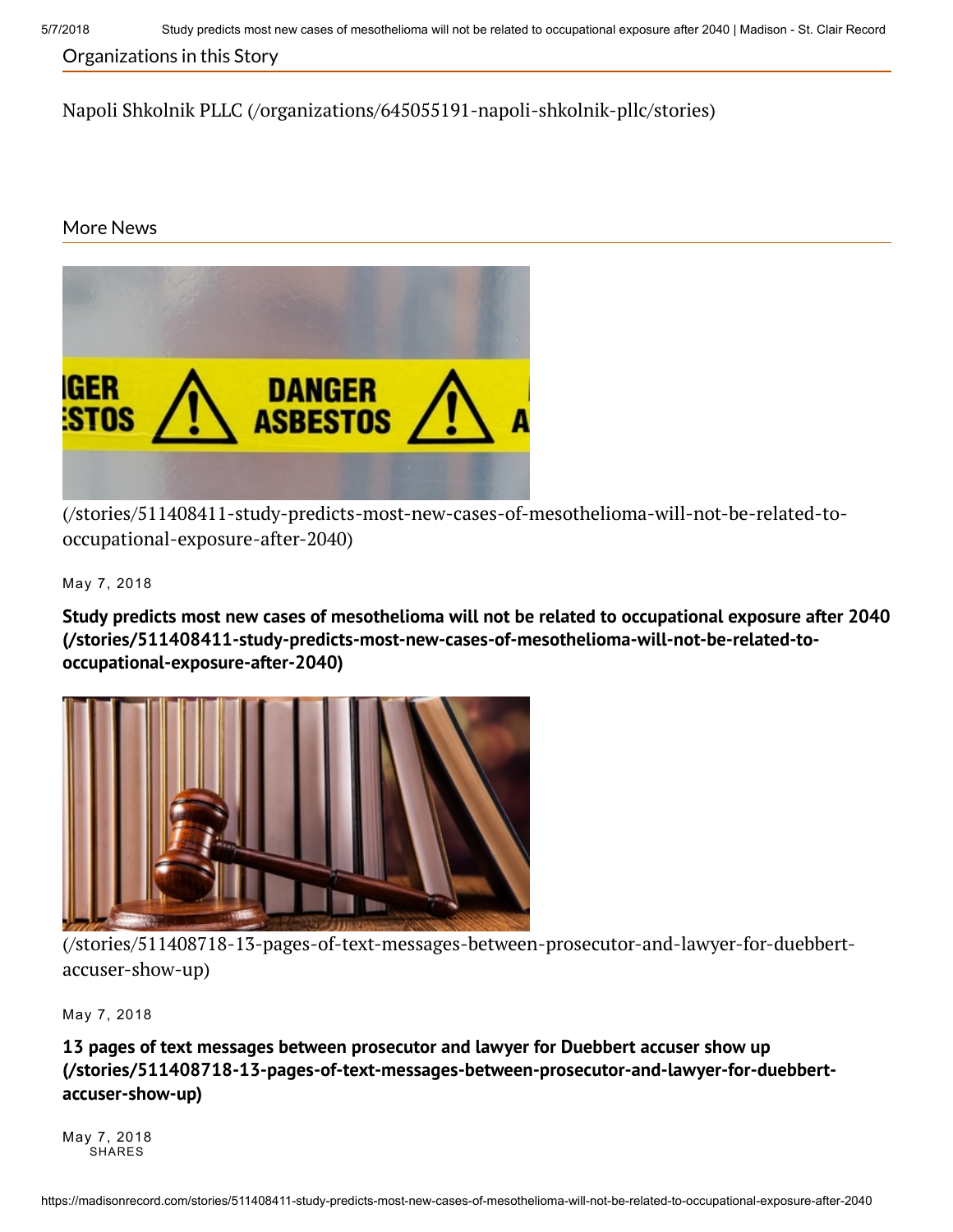Progressive tax battle pits taxpayers against Madigan [\(/stories/511408676-progressive-tax-battle-pits](https://madisonrecord.com/stories/511408676-progressive-tax-battle-pits-taxpayers-against-madigan)taxpayers-against-madigan)



[\(/stories/511399816-conductor-alleges-injuries-from-years-of-work-with-railroad-company\)](https://madisonrecord.com/stories/511399816-conductor-alleges-injuries-from-years-of-work-with-railroad-company)

May 4, 2018

Conductor alleges injuries from years of work with railroad company (/stories/511399816-conductor[alleges-injuries-from-years-of-work-with-railroad-company\)](https://madisonrecord.com/stories/511399816-conductor-alleges-injuries-from-years-of-work-with-railroad-company)



[\(/stories/511406258-advocates-for-dissolving-card-looking-for-help-in-petition-drive\)](https://madisonrecord.com/stories/511406258-advocates-for-dissolving-card-looking-for-help-in-petition-drive)

May 4, 2018

Advocates for dissolving CARD looking for help in petition drive (/stories/511406258-advocates-for[dissolving-card-looking-for-help-in-petition-drive\)](https://madisonrecord.com/stories/511406258-advocates-for-dissolving-card-looking-for-help-in-petition-drive)

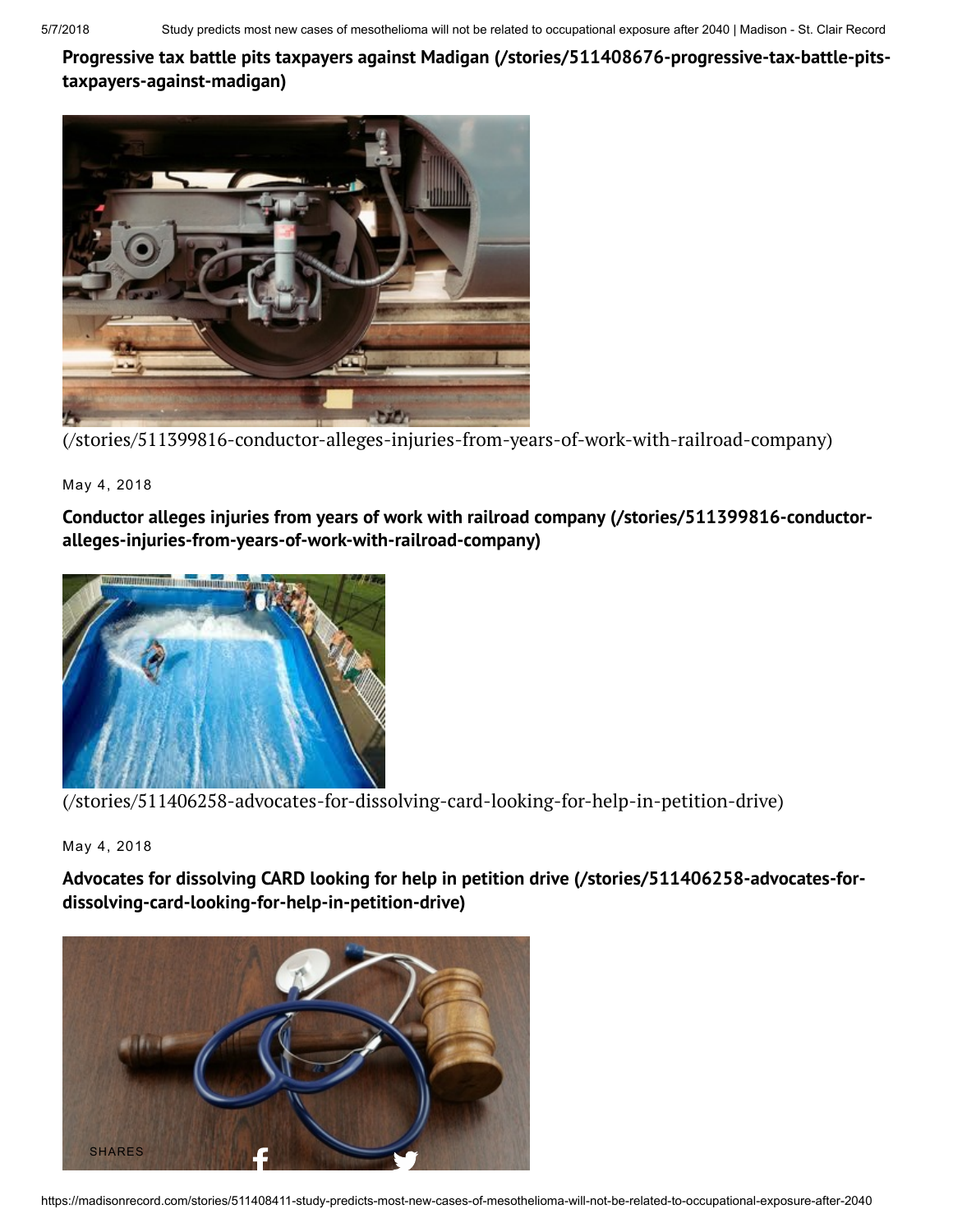5/7/2018 Study predicts most new cases of mesothelioma will not be related to occupational exposure after 2040 | Madison - St. Clair Record

[\(/stories/511399860-swansea-nursing-home-hospice-care-allegedly-failed-to-prevent-patient-s](https://madisonrecord.com/stories/511399860-swansea-nursing-home-hospice-care-allegedly-failed-to-prevent-patient-s-fall)fall)

May 4, 2018

Swansea nursing home, hospice care allegedly failed to prevent patient's fall (/stories/511399860 [swansea-nursing-home-hospice-care-allegedly-failed-to-prevent-patient-s-fall\)](https://madisonrecord.com/stories/511399860-swansea-nursing-home-hospice-care-allegedly-failed-to-prevent-patient-s-fall)

## Trending

Belleville cop sues Bruce Cook and firm over auto accident that left him 'sick, lame and disabled' [\(/stories/511403066-belleville-cop-sues-bruce-cook-and-årm-over-auto-accident-that-left-him-sick](https://madisonrecord.com/stories/511403066-belleville-cop-sues-bruce-cook-and-firm-over-auto-accident-that-left-him-sick-lame-and-disabled)lame-and-disabled)



[\(/stories/511403066-belleville-cop-sues-bruce-cook-and-årm-over-auto-accident-that-left-him-sick](https://madisonrecord.com/stories/511403066-belleville-cop-sues-bruce-cook-and-firm-over-auto-accident-that-left-him-sick-lame-and-disabled)lame-and-disabled)

Corn growers allegedly fell for lawyer racket in Syngenta litigation; Suit claims Enyart misled farmers [\(/stories/511402427-corn-growers-allegedly-fell-for-lawyer-racket-in-syngenta-litigation-suit-claims](https://madisonrecord.com/stories/511402427-corn-growers-allegedly-fell-for-lawyer-racket-in-syngenta-litigation-suit-claims-enyart-misled-farmers)enyart-misled-farmers)

St. Clair County pollution settlement with Monsanto met with stern disapproval at Fifth District [\(/stories/511396327-st-clair-county-pollution-settlement-with-monsanto-met-with-stern-disapproval](https://madisonrecord.com/stories/511396327-st-clair-county-pollution-settlement-with-monsanto-met-with-stern-disapproval-at-fifth-district)at-åfth-district)

Former superintendent's ex-husband denies videotaping intercourse (/stories/511047658-former[superintendent-s-ex-husband-denies-videotaping-intercourse\)](https://madisonrecord.com/stories/511047658-former-superintendent-s-ex-husband-denies-videotaping-intercourse)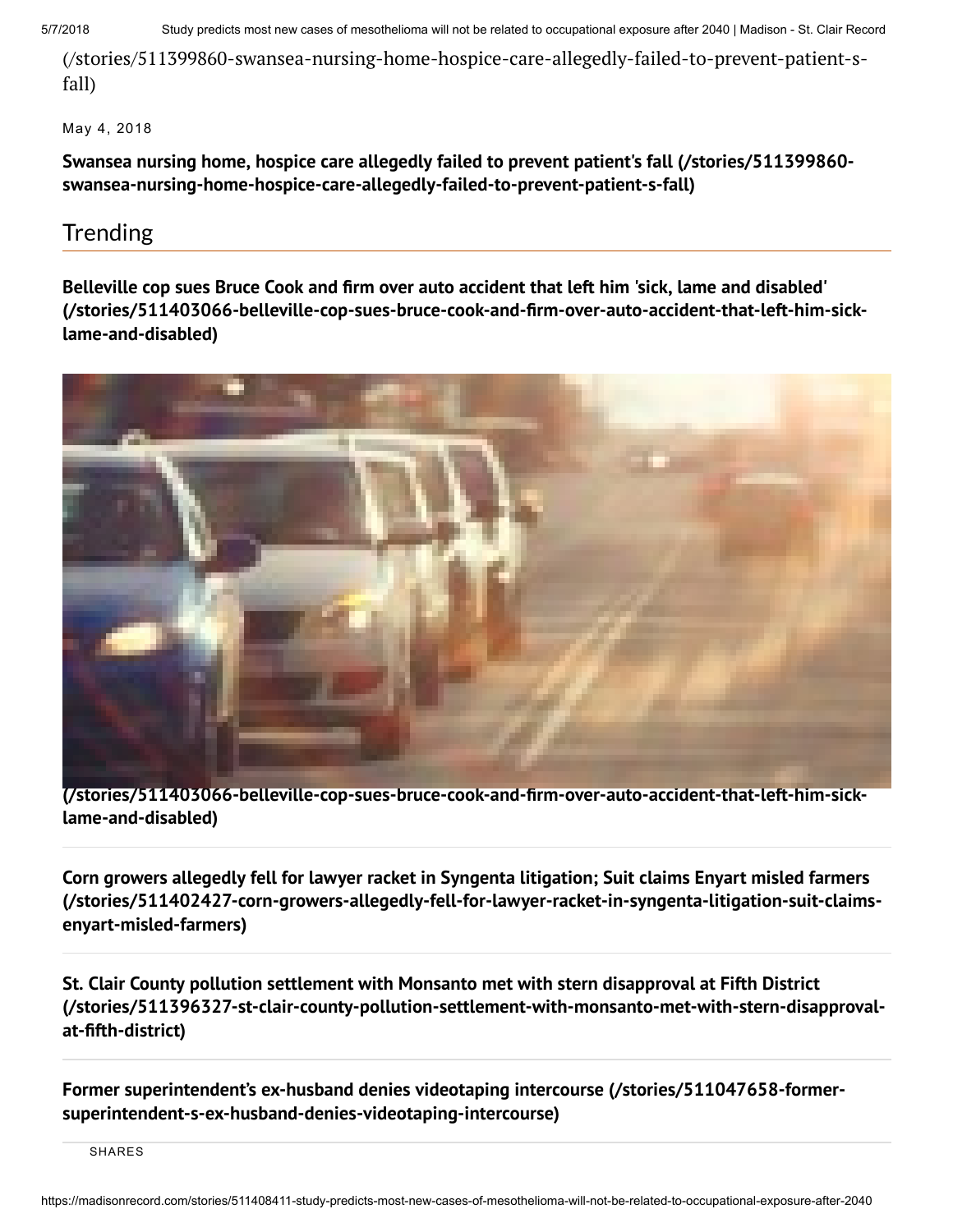School administrator blames ex-husband for recording his alleged rape of her and sending to coworkers [\(/stories/511007469-school-administrator-blames-ex-husband-for-recording-his-alleged](https://madisonrecord.com/stories/511007469-school-administrator-blames-ex-husband-for-recording-his-alleged-rape-of-her-and-sending-to-co-workers)rape-of-her-and-sending-to-co-workers)

## Want to get notified whenever we write about Napoli Shkolnik PLLC ?

Next time we write about Napoli Shkolnik PLLC, we'll email you a link to the story. You may edit your settings or unsubscribe at any time.